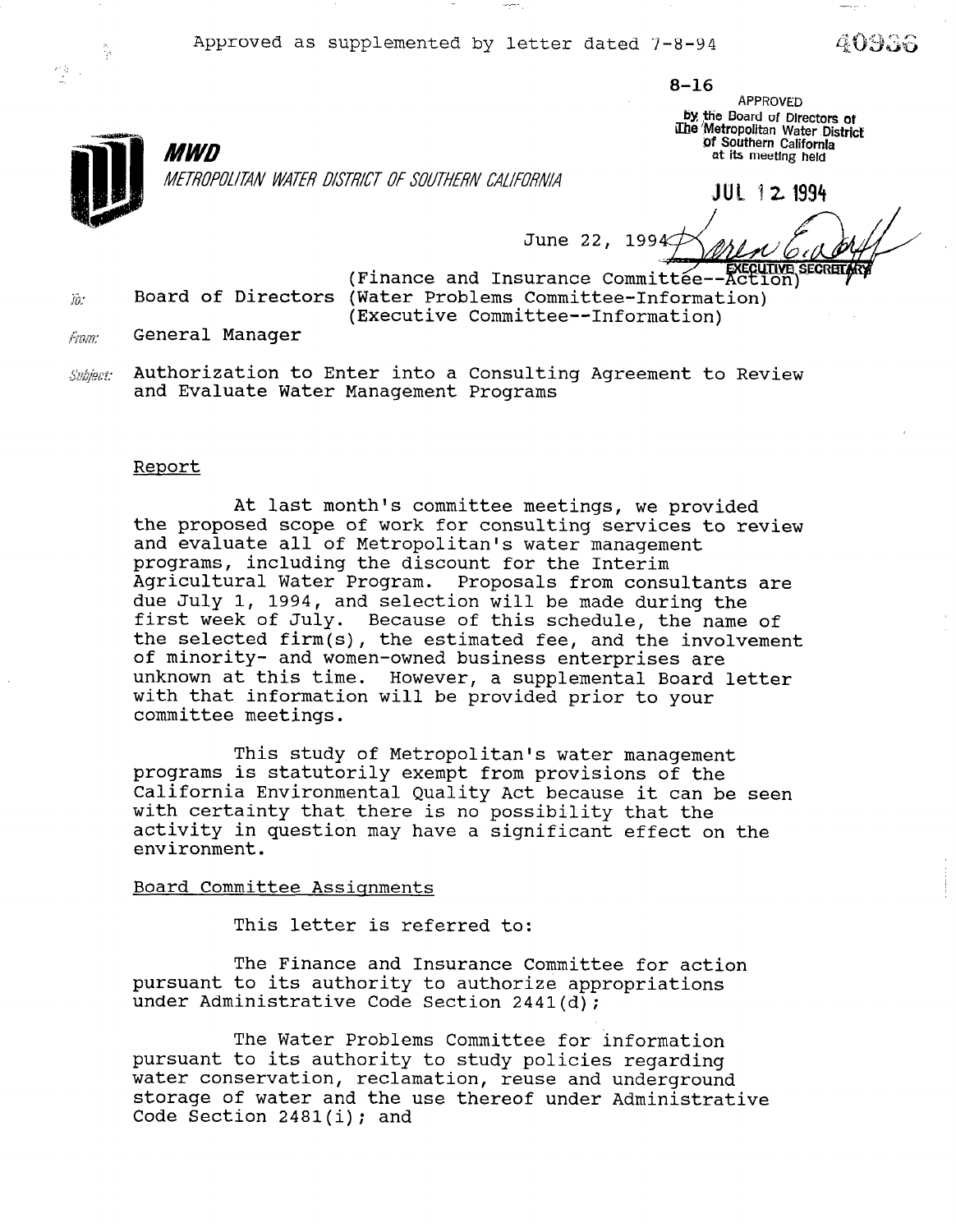Board of Directors -2- June 22, 1994

Ğ.

 $\frac{1}{2}$ 

The Executive Committee for information pursuant to its authority to study, advise, and make recommendations on policies and procedures to be considered by the Board under Administrative Code Section 2417(e).

# Recommendation

FINANCE AND INSURANCE COMMITTEE FOR ACTION.

It is recommended that the General Manager be authorized to enter into an agreement with the selected consultant to perform the review and evaluation of Metropolitan's incentive programs as set forth in this letter, such agreement to be in form approved by the General Counsel.

> John R. Wodraska General Manager

By Delga C. Millen

Debra C. Man Chief of Planning/Resources

Concur: Wodraska R.

eral Manager

JMB:bvf

Attachment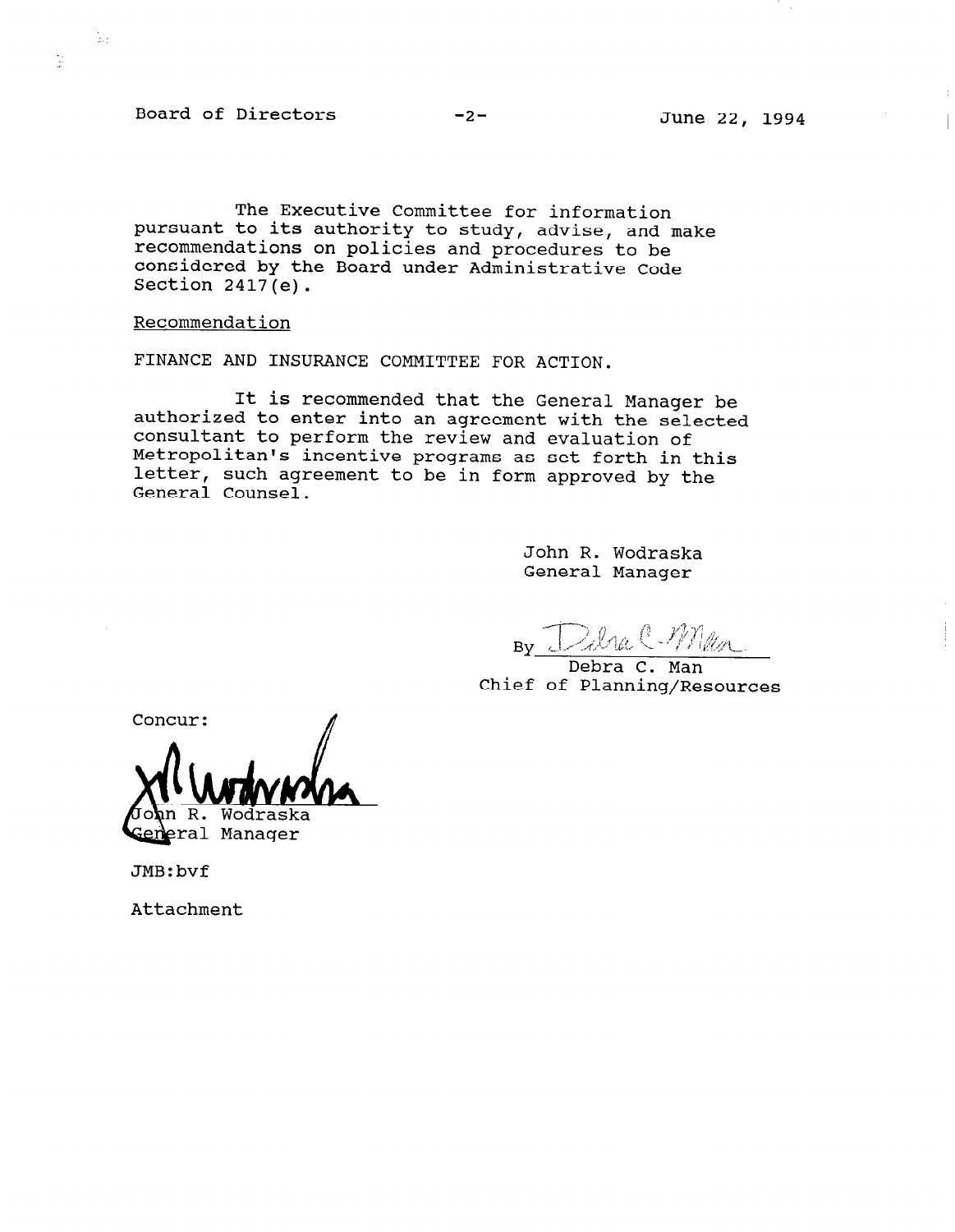## ATTACHMENT A CONSULTING SERVICES FOR THE REVIEW AND EVALUATION OF METROPOLITAN'S WATER MANAGEMENT PROGRAMS

# Introduction

The objective of this Scope. of Work is to provide Metropolitan with professional services to analyze and make recommendations regarding Metropolitan's water management programs. The incentive programs will be considered within the context of Metropolitan's newly adopted financial structure, business principles, regional water management principles, common regional resource requirements resulting from the Integrated Resources Planning (IRP) process, and Drought Management Plan.

#### Scope of Work

1. Given the results of Metropolitan's IRP, analyze' and evaluate appropriate rates and incentive levels for Metropolitan's Seasonal Storage Service Program, Cooperative Storage Program, and conjunctive use programs:

- a. Evaluate historical performance and benefits associated with the existing Seasonal Storage Service (SSS) program.
- b. Present and evaluate appropriate methods for valuing groundwater storage, including a discussion of the value of short-term seasonal and long-term storage.
- C. Provide alternatives regarding the appropriate use of economic incentives to allow Metropolitan and its Member Agencies to utilize the groundwater basins in an effective and fair manner with consideration of legal and institutional issues related to public anu inst<br>.........
- d. Work with staff and Member Agency Managers work with stall and member Agency m to develop recommendations concerning rates and incentive levels for each of<br>the above-mentioned programs.
- e. Develop a systematic approach for Develop a systematic approach for<br>West in the future for adjusting Metropolitan's use in the future for adjusting the rates and incentive levels for each of the above-mentioned programs.